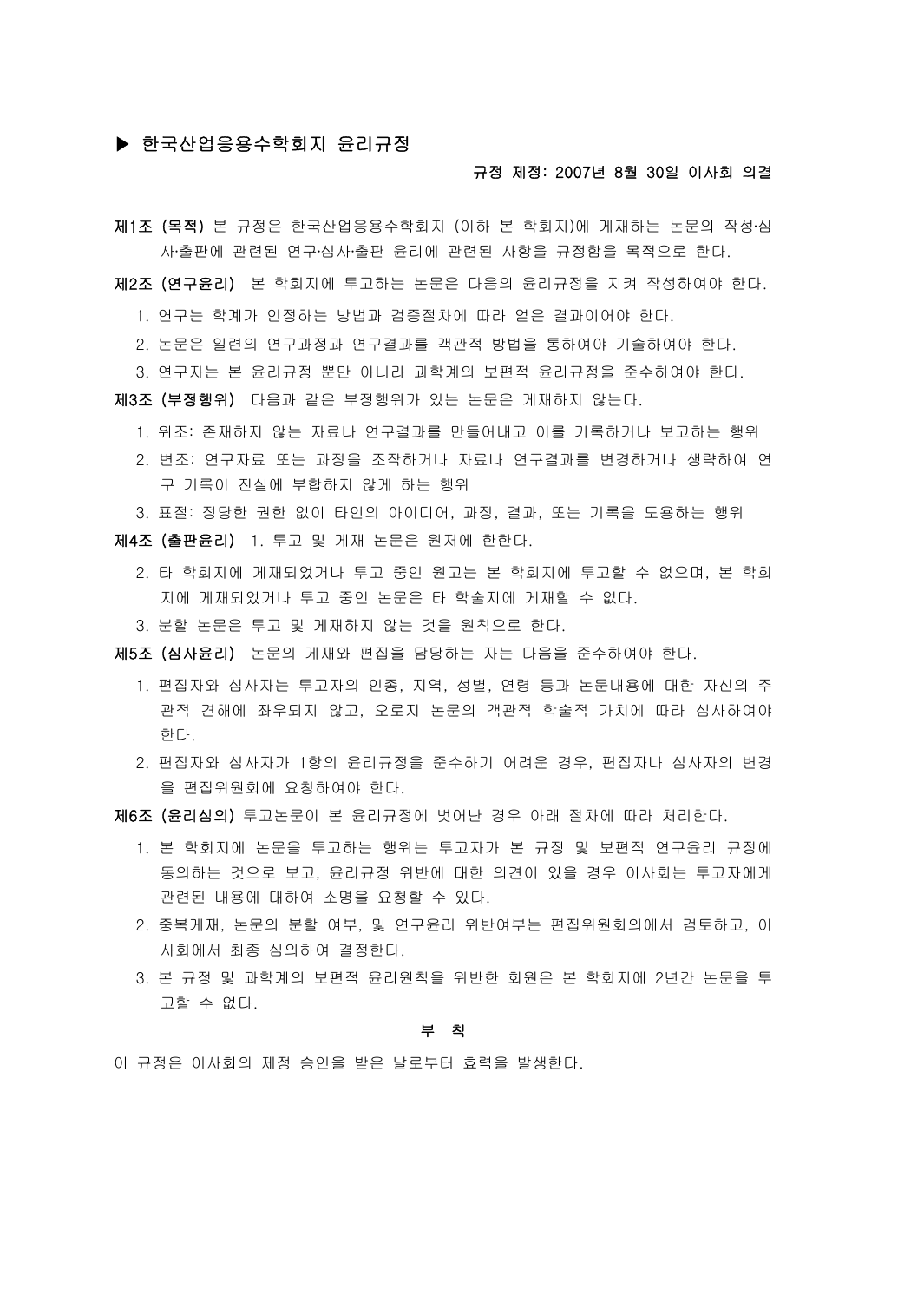## **Journal of the Korean Industrial Applied Mathematics Ethics Regulations**

Established on August 30th, 2007

Article 1 (Purpose) The purpose of this regulation is to prescribe matters related to research, review and publication ethics related to the writing, review, and publication of papers published in the Journal of the Korean Industrial Applied Mathematics (hereinafter referred to as this journal).

Article 2 (Research Ethics) A paper submitted to this journal shall be prepared in accordance with the following ethics regulations.

1. Research should be based on methods and verification procedures recognized by academia.

2. Paper should describe a series of research processes and research results through objective methods.

3. Researchers must comply with not only these ethics regulations but also the universal ethics regulations of the scientific community.

Article 3 (Misconduct) Paper with the following misconduct shall not be published.

1. Fabrication: The act of falsely creating, recording, and reporting research data or research results that do not exist

2. Falsification: The act of manipulating research data or process, or modifying or omitting data or research results so that research records do not conform to the truth 3. Plagiarism: The act of using other people's ideas, processes, results, or records without due authorization

Article 4 (Publication Ethics)

1. Submissions and publications shall be limited to original articles.

2. Papers published or being submitted in other journals shall not be submitted to this journal, and papers published or being submitted in this journal shall not be published in other journals.

3. In principle, redundant publications shall not be submitted or published.

Article 5 (Review Ethics) Those in charge of publishing and editing a paper must comply with the following.

1. Editors and reviewers should not be subject to their subjective views on the author's race, region, gender, age, etc., but should be reviewed solely according to the objective academic value of the paper.

2. If it is difficult for editors and reviewers to comply with the ethics regulations under Paragraph 1, they must request a change of editors or reviewers to the editorial committee.